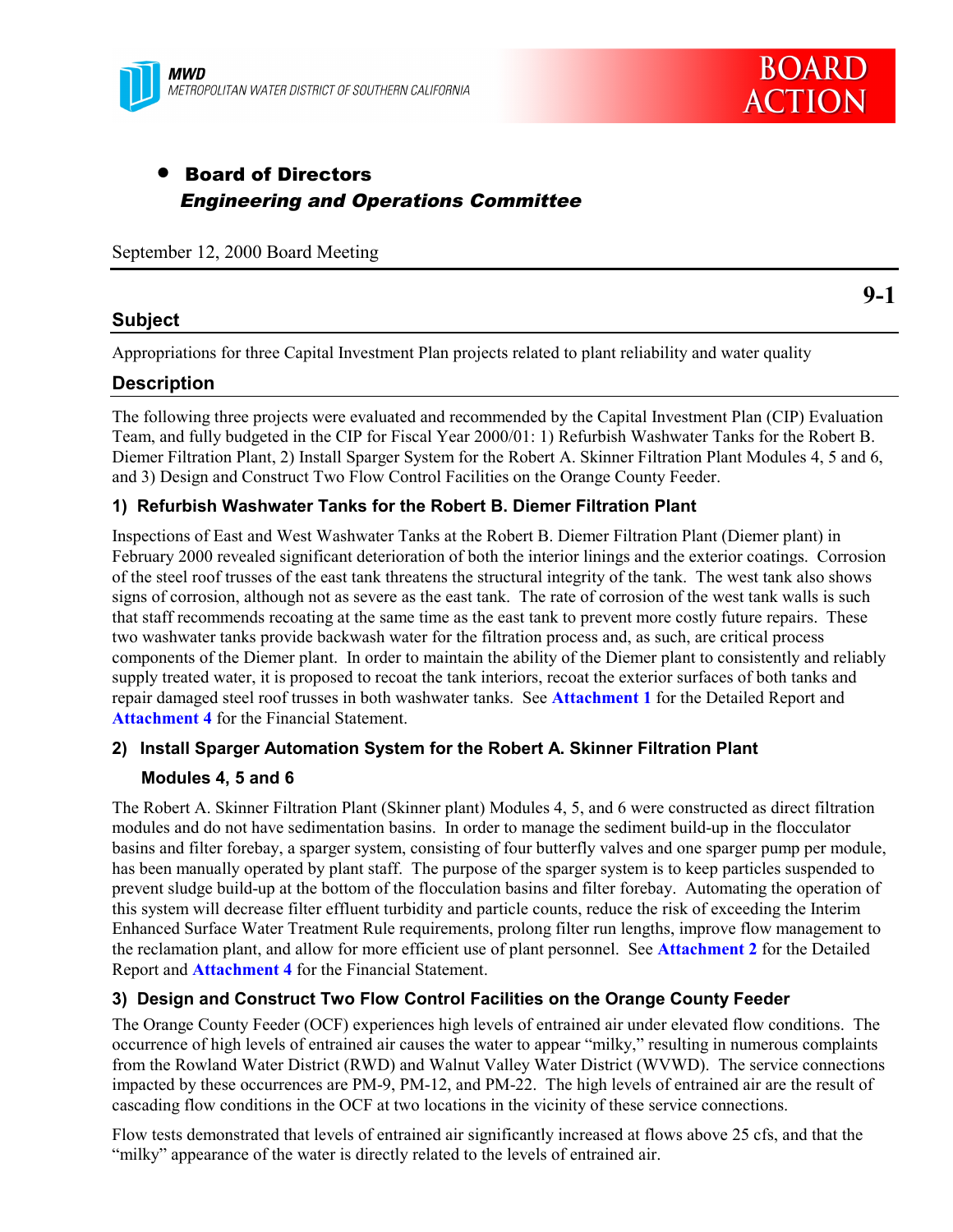Operation of the OCF is driven by service connection demands and the need to maintain water surface levels in the Orange County (OC) Reservoir. Over time, as demands from member agencies increased, the frequency of flow rates greater than 25 cfs increased and resulted in more frequent occurrences of entrained air conditions in the pipeline and increased consumer complaints. Engineering studies have concluded that installing two flow control facilities immediately downstream of the two pipe sections experiencing cascading flow and upstream of service connections PM-9, PM-12, and PM-27, will eliminate cascading flow and the "milky" appearance in the water.

See **Attachment 3** for the Detailed Report and **Attachment 4** for the Financial Statement.

## **Policy**

Pursuant to Section 5108 of the Metropolitan Water District Administrative Code, no expenditure shall be made unless the Board has approved an appropriation for the purpose intended. Pursuant to Section 8113 of the Metropolitan Water District Administrative Code, award of contracts following competitive bidding may be delegated by the Board to the General Manager.

## **Board Options/Fiscal Impacts**

#### **Option #1**

- $\Box$  Appropriate \$1.05 million, authorize the General Manager to have all work performed, and delegate to the General Manager the authority to award contracts for the refurbishment of the East and West Washwater Tanks at the Diemer plant.
- $\Box$  Appropriate \$352,000 and authorize the General Manager to have all work performed to automate the sparger system in Modules 4, 5 and 6 at the Skinner plant.
- $\Box$  Appropriate \$1.65 million, authorize the General Manager to have all work performed, and delegate to the General Manager the authority to award contracts for the design and construction of two flow control facilities on the Orange County Feeder.
- $\Box$  Determine that the proposed projects qualify for Categorical Exemption under the California Environmental Quality Act (CEQA) in that they consist of the minor alteration of existing public facilities, involving no expansion of use beyond that currently existing (CEQA Section 15301, Class 1 Exemption).

#### **Fiscal Impact:** \$3.052 million

#### **Option #2**

Act on each item individually. **Fiscal Impact:** \$3.052 million

#### **Option #3**

Defer action

**Fiscal Impact:** Increased costs over time.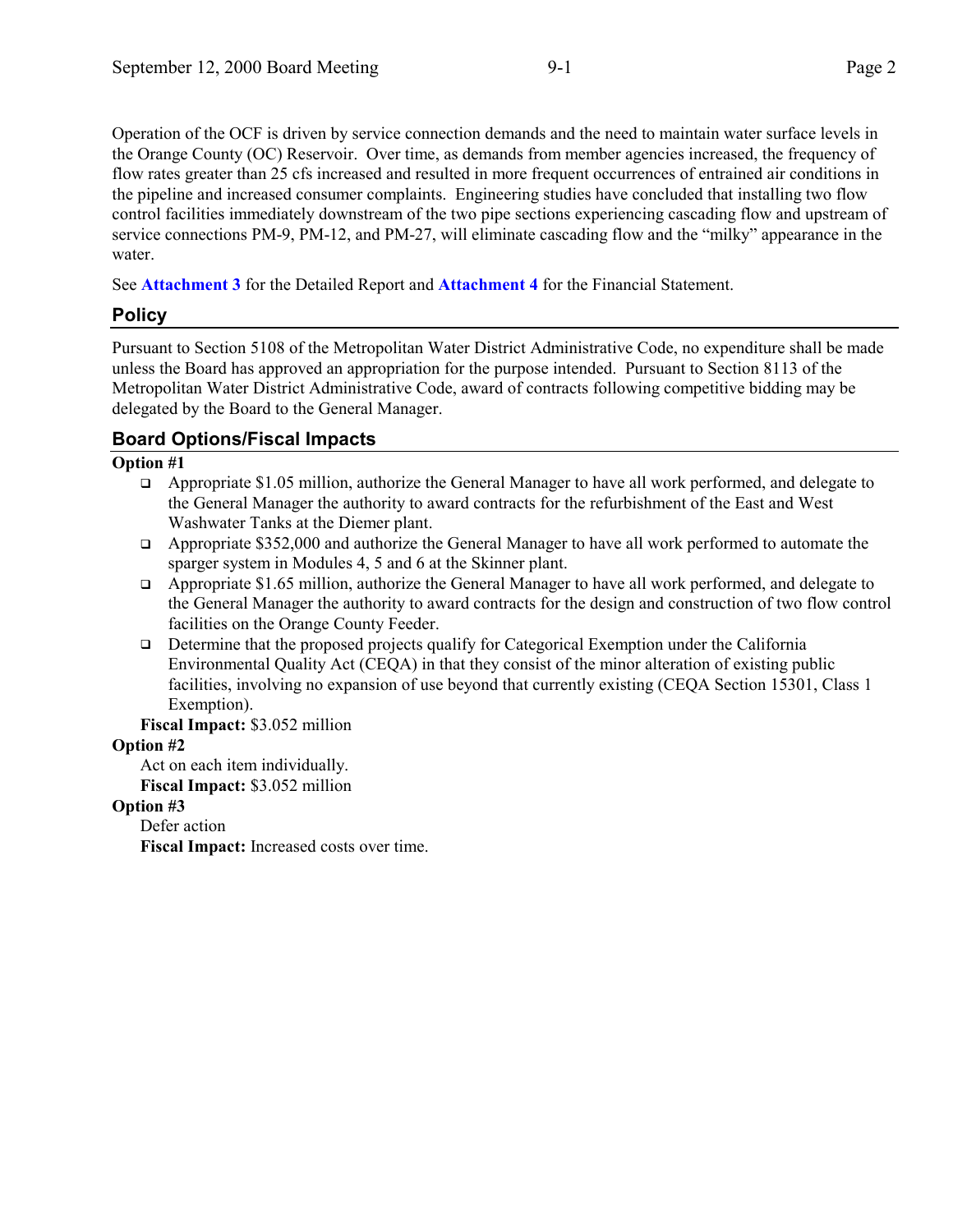## **Staff Recommendation**

Option #1.

Wyn-Schreder 8/18/2000 *for Roy L. Wolfe Date*

*Manager, Corporate Resources*

ارا 8/28/2000 *General Manager Date*

**Attachment 1 – Detailed Report, Washwater Tanks Attachment 2 – Detailed Report, Sparger Automation Attachment 3 – Detailed Report, Flow Control Facilities Attachment 4 – Financial Statements** BLA #554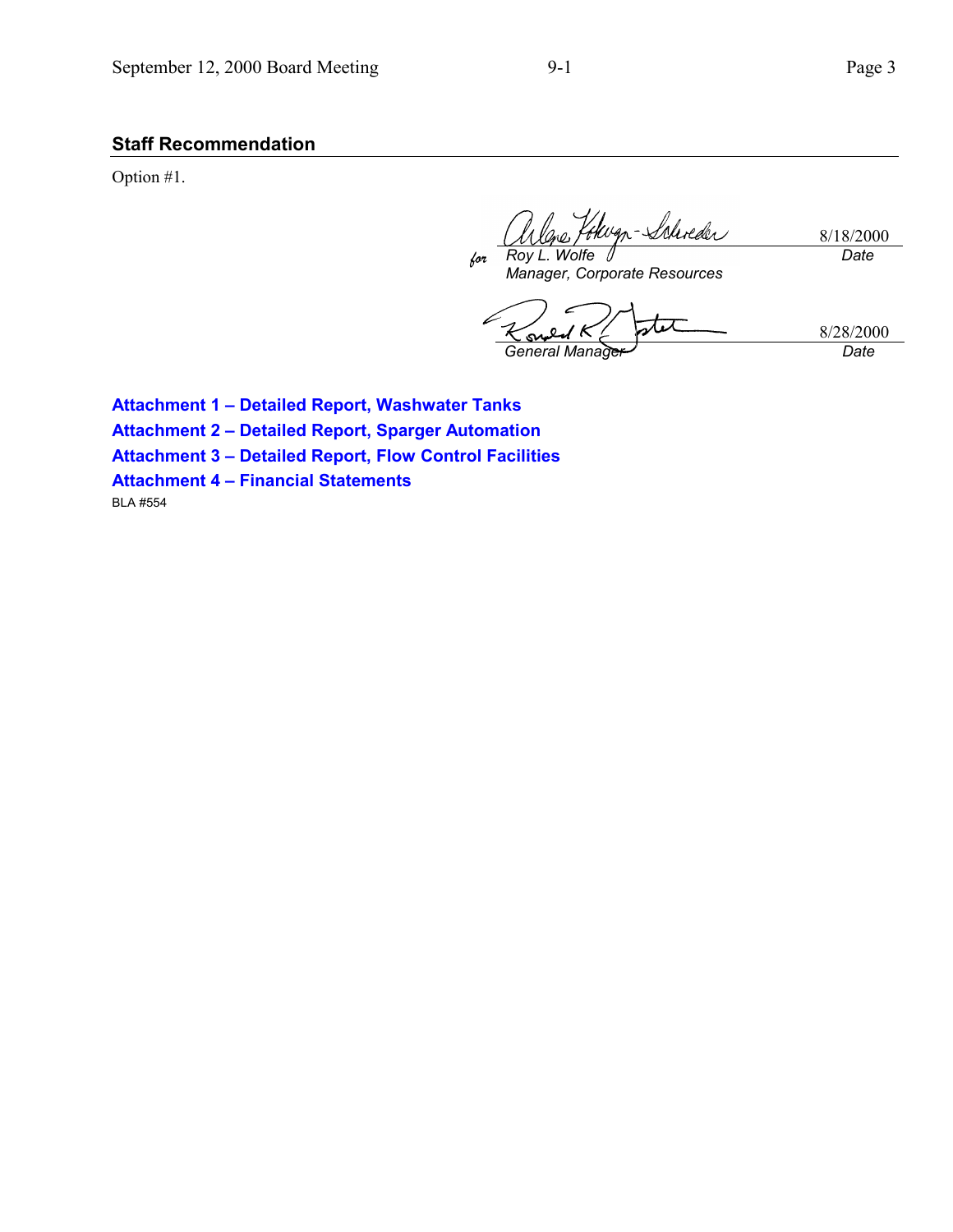# **Refurbish Washwater Tanks for the Robert B. Diemer Filtration Plant Requested Amount: \$1.05 Million**

### **Detailed Report**

*Purpose/Background*. The East Washwater Tank at the Diemer plant is a 60-foot diameter by 80-foot tall steel tank containing approximately 1.7 million gallons that was constructed in 1962. The West Washwater Tank is the same size and was constructed in 1969. Water from the tanks is used to backwash the filters. Backwashing is an essential and required part of the filtration process that cleans the filter media. Without backwashing capability, the filters would eventually become obstructed and inoperable. The tanks are fabricated from carbon steel that has been lined and coated for corrosion protection. Despite making repairs to the liners and coatings, recent inspections have revealed that significant deterioration has occurred on the ceiling and sidewalls of each tank. Additionally, portions of the tanks' roof trusses and rafters have corroded to the point that welding additional steel plate is necessary to restore the structural integrity of the roofs.

*Tank Inspections/Chronology*. A series of thorough inspections of the east tank's inner lining and structural steel was conducted in December 1997 and January 1998. These inspections revealed that the interior lining on the tank roof and wall has deteriorated and corrosion of the steel has occurred in selected places. In June 1998, the Board appropriated \$300,000 under Appropriation No. 15322 to finance all budgeted costs and authorized the General Manager to have all work performed to recoat the interior of the east tank and make as-needed repairs to the tank's structural steel. The project was originally advertised on November 2, 1998, under Specifications No. 1408 and bids were opened on November 24, 1998. One bid was received for the proposed work at the amount of approximately \$448,000. This bid amount exceeded the engineer's estimate and was rejected. Subsequently, numerous and significant changes were made to the original specifications in an effort to encourage more bidders to participate in the subsequent advertisement process and to lower project costs. The project was re-advertised on August 24, 1999, for bids to be opened on October 5, 1999. On October 4, 1999, the project was temporarily deferred to complete an evaluation of the program as part of the CIP evaluation process.

Following the decision to temporarily defer the project, an inspection was conducted on February 8-9, 2000 to reassess corrosion rates in the east tank. This inspection indicated that the current condition of the coatings is extremely poor and is continuing to deteriorate at an accelerated rate. Sidewall coating failures have increased by 50 percent since the 1997 and 1998 inspections.

Inspections of the west tank were conducted in March 1993 and most recently on February 22-23, 2000. The most recent inspection revealed that the interior of the west tank also needs to be recoated. Although the west tank is newer than the east tank, the interior in the west tank is coated with coal tar epoxy, which has not proven as effective as the older, coal tar enamel coating used in the east tank. Areas of significant concern in the west tank include the coating in the tank's vapor zone, tank floor, and the sidewall coatings, all of which show moderate deterioration in the form of blistering, peeling and steel rusting. In addition, the exterior coating of the roof and sidewalls of both tanks is badly faded and also exhibiting heavy chalking. Accordingly, the program scope was revised during the CIP evaluation process to include recoating of the exterior and interior of both tanks.

*Current project description*. The existing program scope has been revised to include relining the interiors of both the east and west tanks and recoating the exterior of both tanks. The work will include removing the interior and exterior coatings by sand blasting, strengthening the corroded areas with weld overlay, and recoating the interior and exterior of both tanks. It is proposed to recoat one tank during fiscal year 2000-2001 and recoat the other tank during fiscal year 2001-2002 in order to minimize the impact on Diemer plant operations. Under this program, Metropolitan would prepare plans and specifications, administer the contracts, and inspect the construction. In order to streamline award of the construction contracts and to complete the repairs prior to increased summer water demands, this letter seeks the Board's approval of a delegation of authority to the General Manager to award the contracts immediately following competitive bidding in accordance with Section 8113 of the Metropolitan Water District Administrative Code.

*Current cost estimate*. Attachment 4 shows the breakdown of the total estimated cost of \$1,350,000.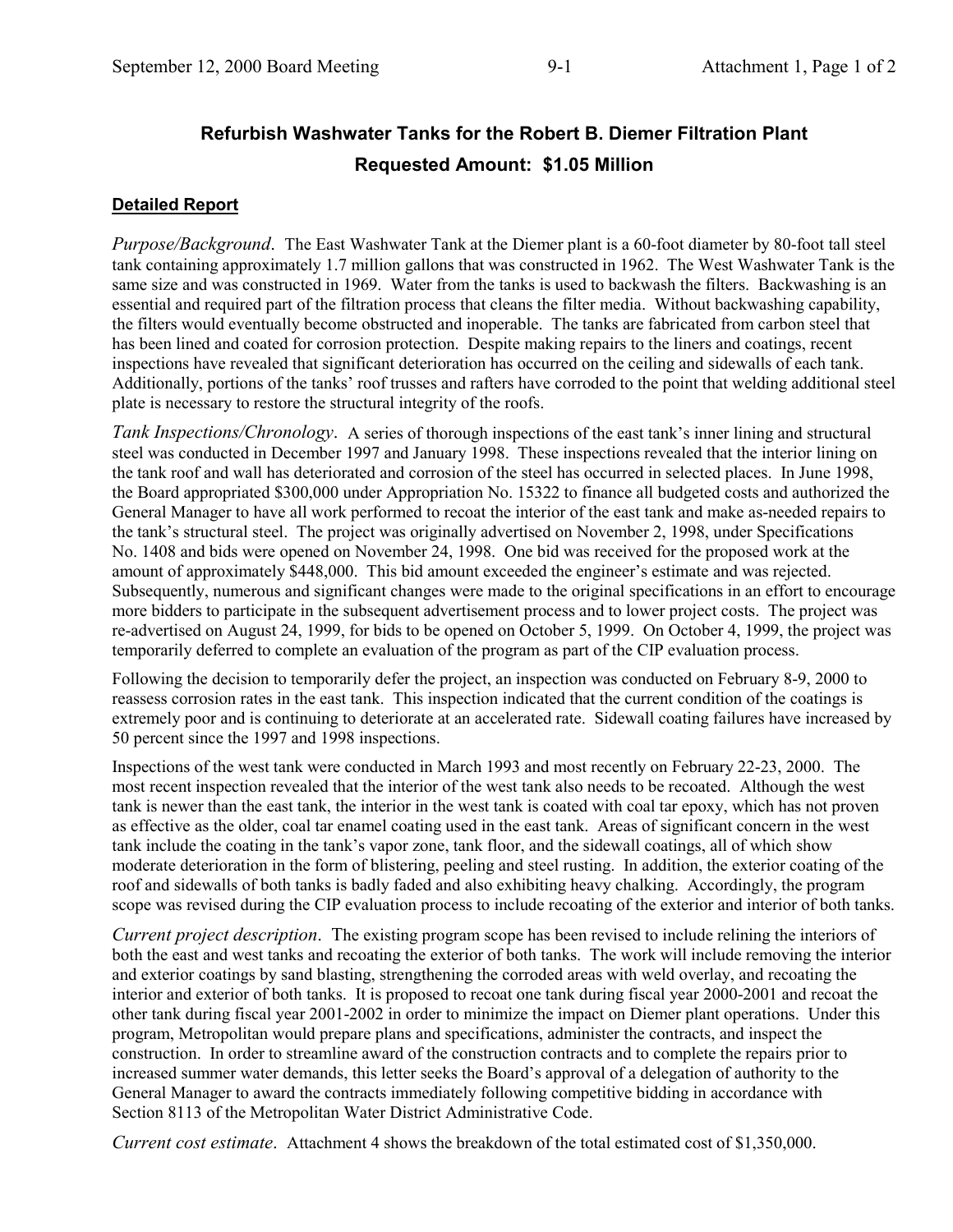### **CEQA Compliance / Environmental Documentation**

The proposed project qualifies for Categorical Exemption under the California Environmental Quality Act (CEQA) as it consists of the minor alteration of existing public facilities, involving no expansion of use beyond that currently existing (CEQA Section 15301, Class 1 Exemption).

## **ACTIONS AND MILESTONES**

- $\Box$  September 2000- Complete final design and specification for first washwater tank
- $\Box$  May 2001 Complete recoating of first washwater tank
- $\Box$  September 2001- Complete final design and specification for second washwater tank
- $\Box$  May 2002 Complete recoating of second washwater tank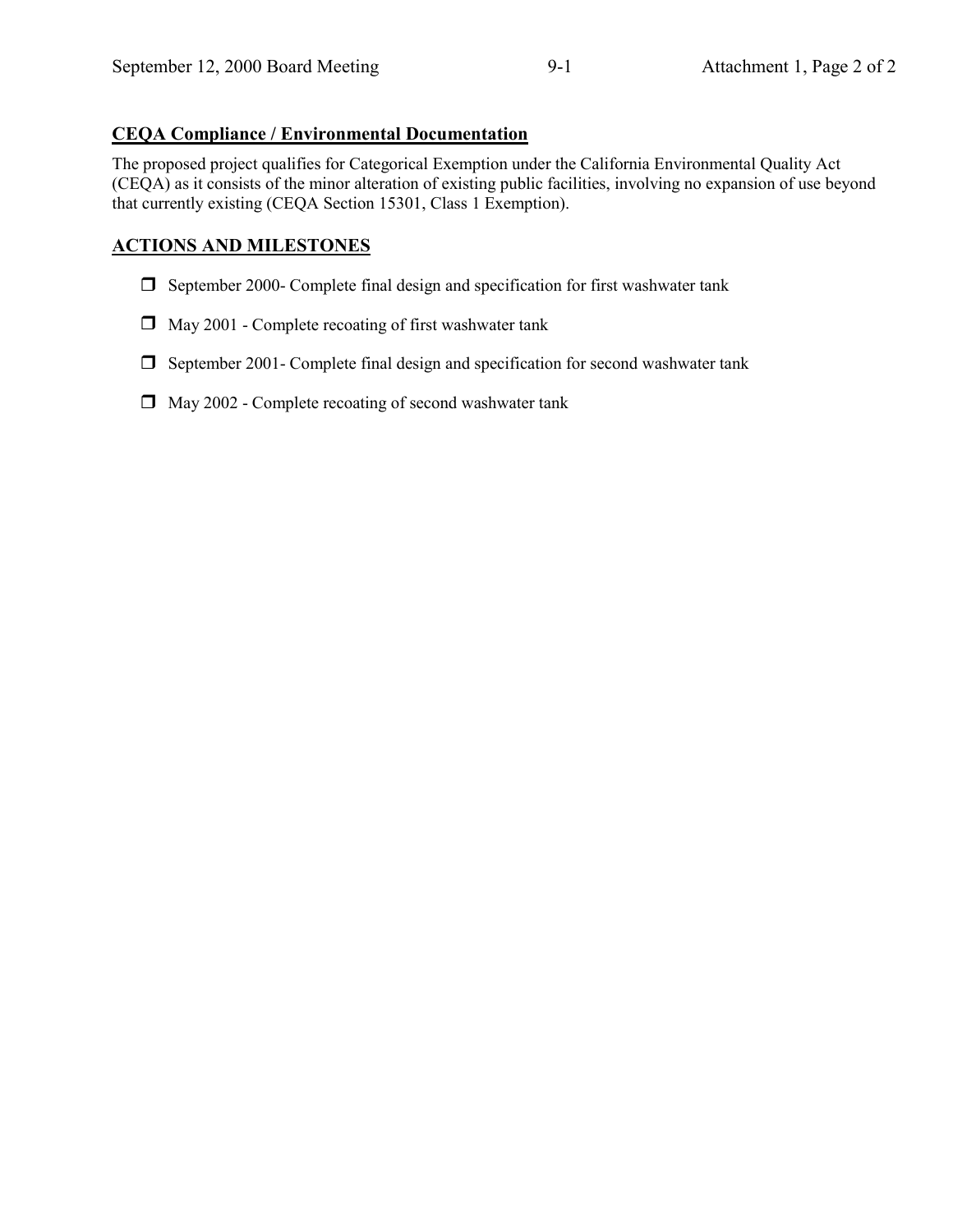## **Install Sparger Automation System for the Robert A. Skinner Filtration Plant Modules 4, 5 and 6 Requested Amount: \$352,000**

#### **Detailed Report**

*Purpose/Background*. The Robert A. Skinner Filtration Plant Modules 4, 5 and 6 were constructed as direct filtration modules and do not have sedimentation basins. Consequently, the heavy particulates settle out in the flocculator basins and filter forebay. To minimize the build-up of sediments each of these modules has a manually operated sparger system which keeps the particulate matter in suspension until it can be captured by the filters. The suspended floc is then removed from the filters during filter backwashing and sent to the washwater reclamation plant. If the sparger system is not manually operated on a regular basis (several times per day), undesirable amounts of particulates can settle in the basin. When the sparger system is then activated, the filters are overloaded, resulting in reduced plant capacity and higher effluent turbidity. The problem is exacerbated during periods of poor influent water quality, e.g. algae blooms in Lake Skinner or high turbidity episodes.

*Sparger System Operation*. Currently, there are four sparger butterfly valves and one sparger pump for each module. The sparger system is manually operated two to three times per day depending on water demands and particle loading. The valves are manually opened followed by manual activation of the pumps. Each time a sparger system is operated a plant operator is required to go out into the plant to open the valves on each module in sequence, and then come back approximately 30 to 60 minutes later to close those valves and open others. This labor intensive process means an operator has to make numerous trips per day out to the three modules to operate the valves manually. Occasionally, heavy particulate loading from high influent water turbidities and algae blooms requires more frequent sparging that can not be accomplished without additional plant operator personnel. The proposed project will enable a more efficient utilization of plant personnel by allowing them to be reassigned to other duties.

*Water Quality Benefits*. The new Interim Enhanced Surface Water Treatment Rule (IESWTR) has established goals that are intended to optimize treatment plant performance. The IESWTR contains more stringent requirements for individual filters, and compliance is required by January 2002. Although filter effluent meets current water quality standards, sparger automation will decrease the possibility of exceeding the limits in the IESWTR. Automation of the Modules 4, 5 and 6 sparger system provides water quality benefits by reducing particulate loading to the filters thereby decreasing filter effluent turbidity and particle counts. Reducing particulate loading to the filter influent will also prolong filter run lengths. Additional benefits are backwashing filters less frequently, thereby preventing overloading the reclamation plant. Metropolitan's Cryptosporidium Action Plan and the IESWTR recommend minimizing overloading of the reclamation process to maintain a consistent and predictable effluent from the reclamation plant. The automated system will optimize sparging frequency and flow rates to yield a reduction of power consumption as water quality conditions change. This project was recommended for approval as part of the Capital Investment Plan (CIP) evaluation process and is fully budgeted in Fiscal Year 2000/01.

*Current project description*. Metropolitan staff will design, procure and install equipment to automate the sparger system so that it can be activated from the control room or run by an automatic process control. The project includes replacing the manual valves with automatic valves/actuators, installing associated electrical and control cabling, and programming the automatic process control system.

*Current cost estimate*. The attached Financial Statement shows the breakdown of the total estimated costs of \$352,000.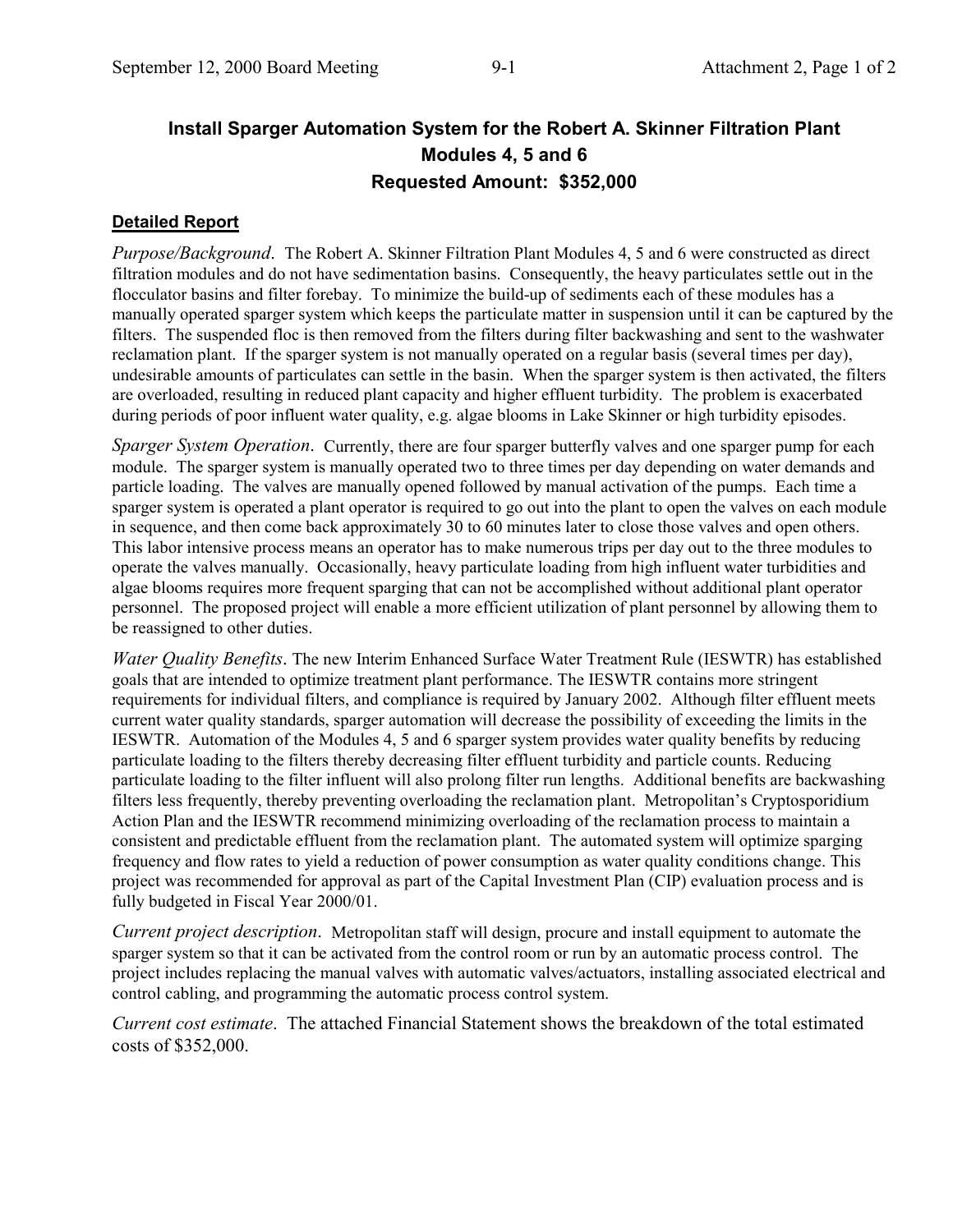#### **CEQA Compliance / Environmental Documentation**

The proposed project qualifies for Categorical Exemption under the California Environmental Quality Act (CEQA) as it consists of the minor alteration of existing public facilities, involving no expansion of use beyond that currently existing (CEQA Section 15301, Class 1 Exemption).

### **ACTIONS AND MILESTONES**

- $\Box$  April 2001- Complete final design
- $\Box$  January 2002 Complete installation and programming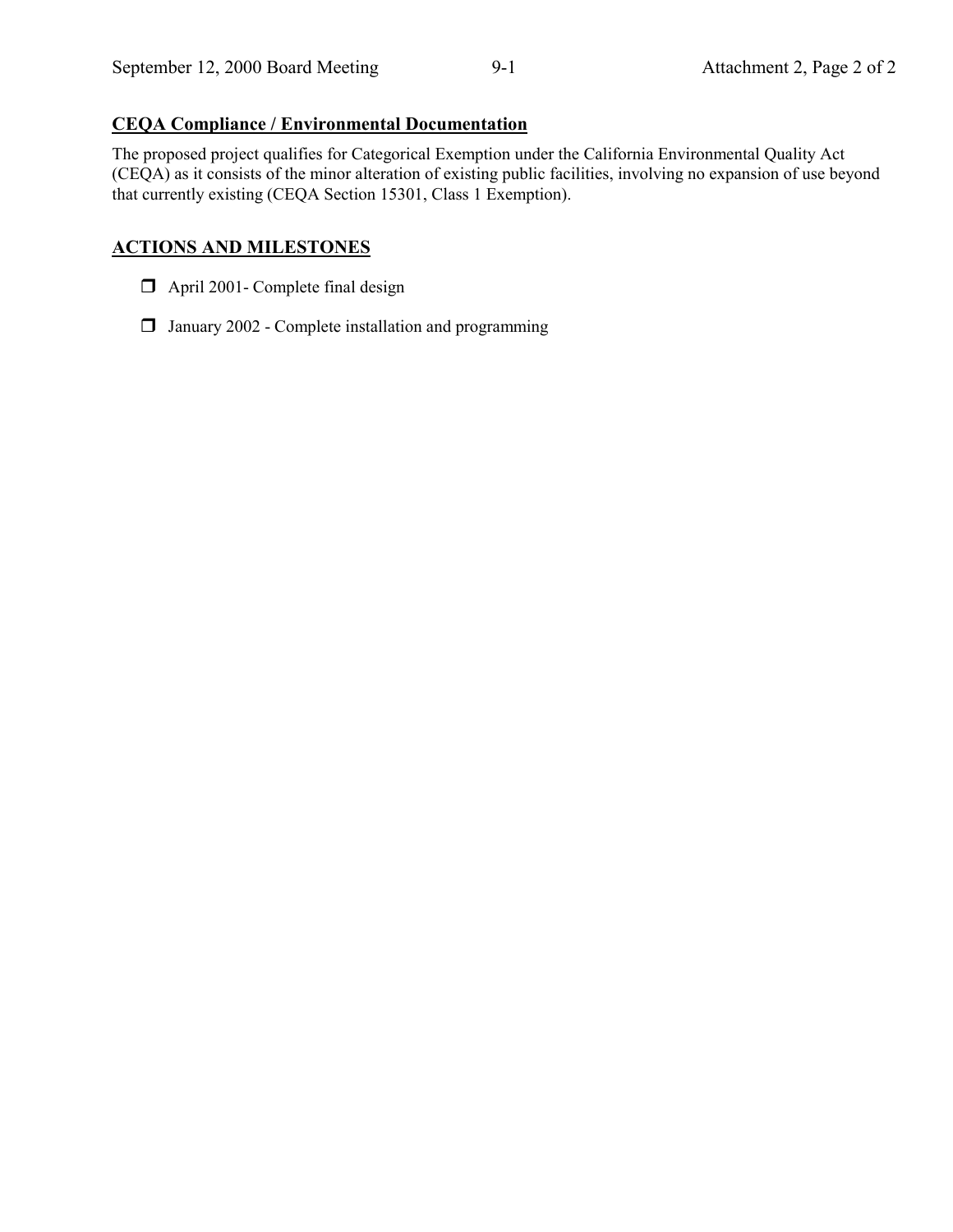## **Design and Construct Two Flow Control Facilities on the Orange County Feeder Requested Amount: \$1.65 Million**

## **Detailed Report**

## **Background**

In response to concerns expressed by Three Valleys Municipal Water District (TVMWD) and its member agencies Rowland Water District (RWD) and Walnut Valley Water District (WVWD), Metropolitan performed tests to determine the cause of "milky" water from service connections on the Orange County Feeder (OCF). The tests determined that under elevated flow conditions, cascading flow at two locations upstream of service connections PM-9, PM-12, and PM-22 introduces high levels of entrained air into the OCF. The occurrence of high levels of entrained air causes the water to appear "milky," and as a result both the RWD and WVWD receive numerous customer complaints.

Metropolitan's staff performed tests to determine the levels of entrained air in the OCF and how those levels varied with flow rate. The flow tests determined the levels of entrained air increased significantly at flow rates above 25 cfs.

Operation of the OCF is driven by service connection demands and the need to maintain water levels in the Orange County (OC) Reservoir. Over time as demands from member agencies increased, the frequency and duration of flow rates greater than 25 cfs increased and resulted in increasing occurrences of entrained air conditions in the pipeline.

#### **Discussion of Alternatives**

There are two possible methods for eliminating the cause of the entrained air in the OCF:

- 1) Eliminating the cascading flow by constructing flow control facilities. Construction of flow control facilities immediately downstream of the two sections of pipeline experiencing cascading flow and upstream service connections PM-9, PM-12, and PM-22 will result in full pipe flow in those sections of the pipeline. The full pipe flow will pressurize those sections of pipeline and eliminate the cascading flow condition. The valves can be arranged and set to allow the full range of pipe flow while avoiding over-pressurization of the pipeline. The estimated cost of constructing two flow control facilities is \$1.65 million.
- 2) Constructing storage tanks downstream and at each of the service connections. Construction of storage tank facilities is estimated at a minimum of \$1.35 million per each of the three service connections affected by entrained air for a minimum estimated total cost of \$4.05 million. To ensure the storage facilities are at the proper elevation for the distribution could require construction at more remote sites and longer pipelines to deliver water, or construction of pumping stations, thereby further increasing the estimated costs.

## **Conclusions**

Based upon analysis of the two alternatives the following was concluded:

Alternative No. 1, construction of flow control facilities, is the most cost-effective solution to the entrained air problem. This solution would not impact the surrounding neighborhoods or the environment, and can be implemented much sooner than Alternative No. 2.

Alternative No. 2, construction of storage tank facilities at each of the impacted service connections, represents a costly and difficult solution to the problem. This solution would potentially take several years to complete, and the estimated minimum costs would most likely significantly increase and could have environmental impacts.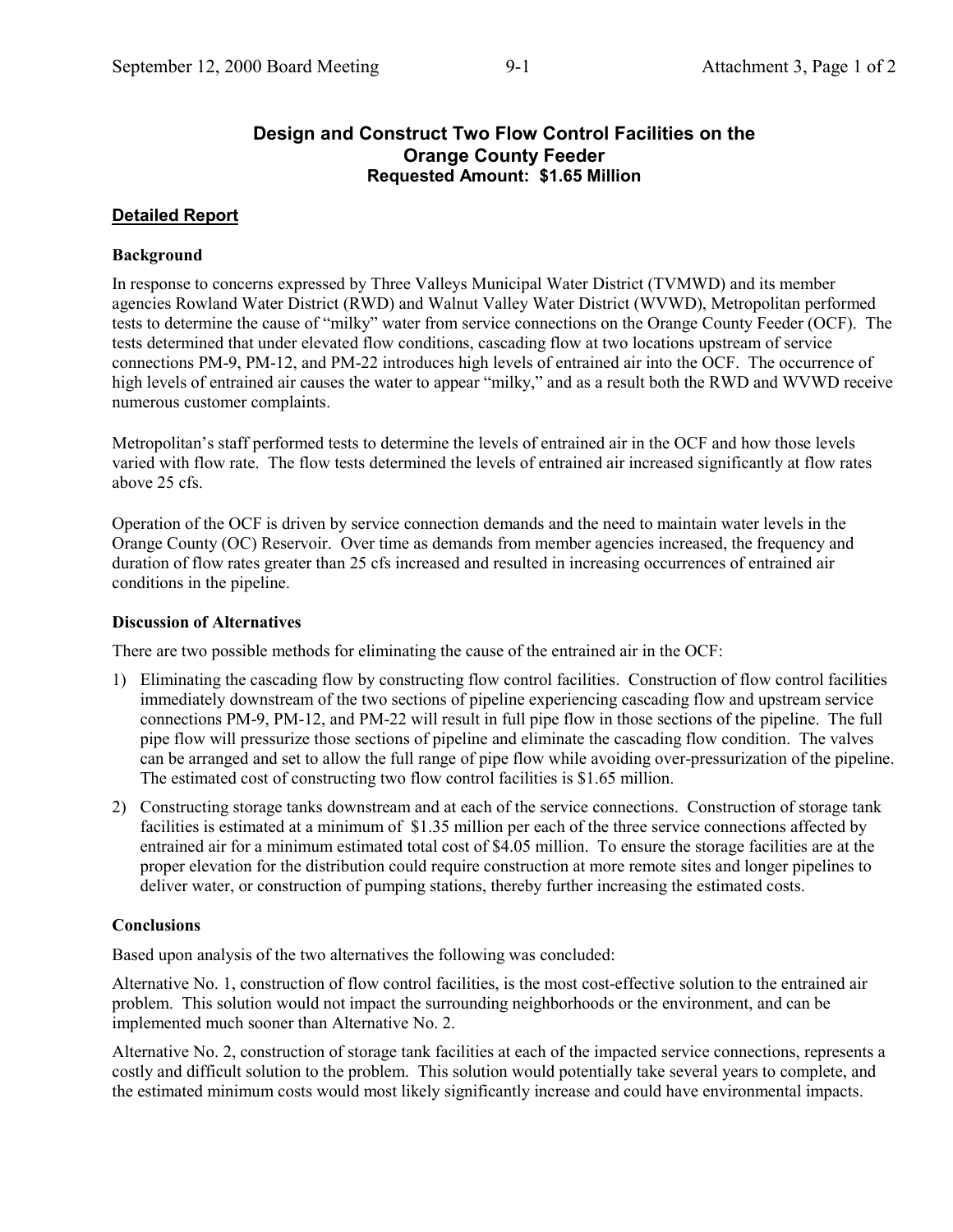#### **Recommendation**

Appropriate \$1.65 million, authorize the General Manager to have all work performed, and delegate to the General Manager the authority to award a contract for the construction of two flow control facilities on the OCF.

#### **CEQA Compliance / Environmental Documentation**

The recommended alternative qualifies for Categorical Exemption under the California Environmental Quality Act (CEQA) as it consists of the minor alteration of existing public facilities, involving no expansion of use beyond that currently existing (CEQA Section 15301, Class 1 Exemption).

#### **ACTIONS AND MILESTONES**

- $\Box$  September 2000 Receive Board approval, begin preliminary design work.
- $\Box$  September 2000 Start final design work.
- $\Box$  October 2000 Complete final design and specifications, and issue Notice of Bids for construction.
- $\Box$  November 2000 Begin construction.
- $\Box$  March 2001 Project completed.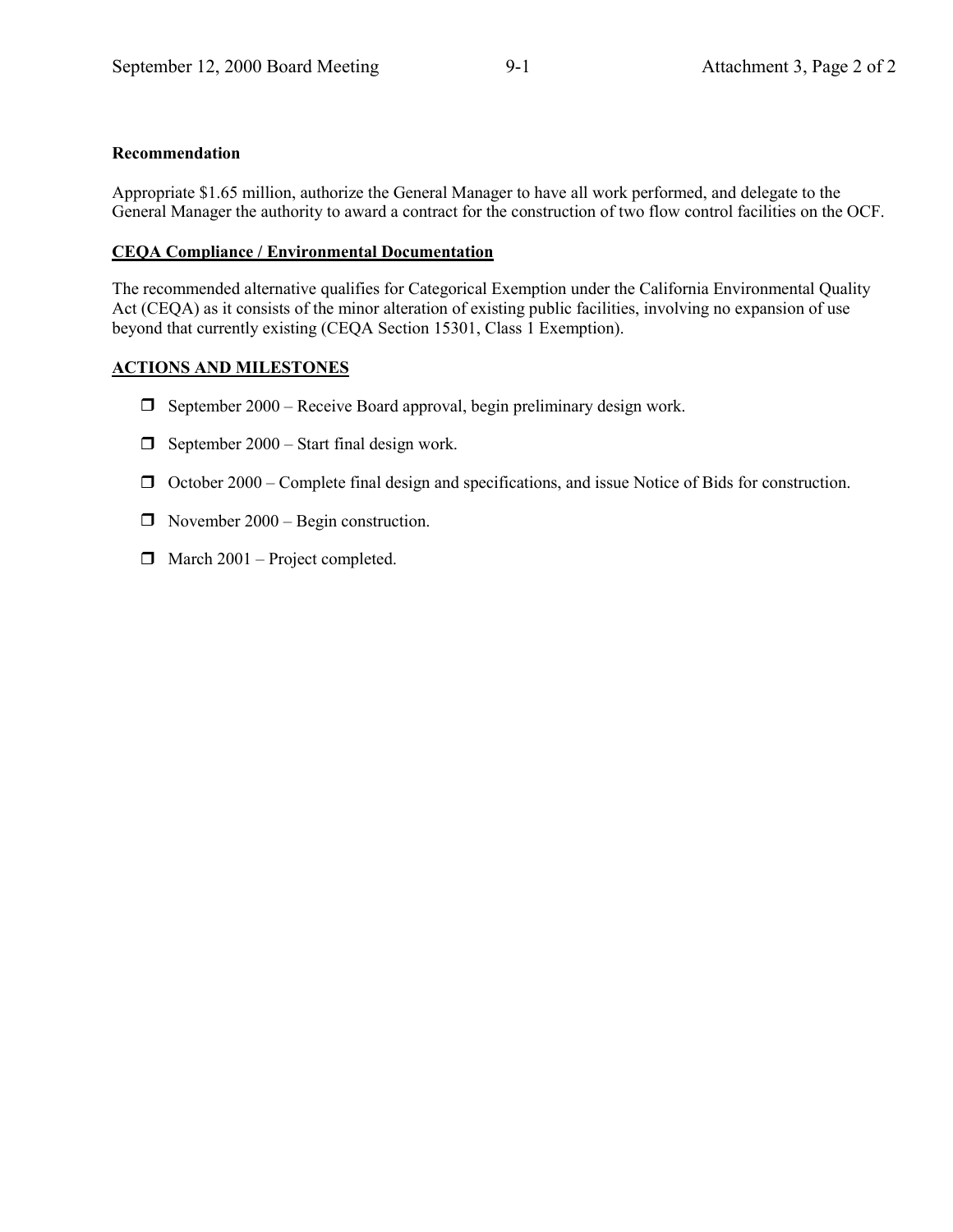## **Summary of Board Action**

| Approriation<br>No. | <b>Description</b>                                  | Amount      |
|---------------------|-----------------------------------------------------|-------------|
| 15322               | Refurbish Washwater Tanks at Diemer plant           | \$1,050,000 |
| 15357               | Install Sparger Automation System at Skinner plant  | 352,000     |
| 15358               | Design and Construct Flow Control Facilities on OCF | 1,650,000   |
|                     | <b>Total</b>                                        | \$3,052,000 |

## **Financial Statement for Washwater Tanks at Diemer plant**

A breakdown of the Board Action No. 2 for Appropriation No. 15322 to finance design and construction to refurbish the Diemer filtration plant washwater tanks is as follows:

|                                             | <b>Board Action</b><br>No.1<br>(June 1998) | <b>Board Action</b><br><b>No. 2</b><br>(Sept 2000) |
|---------------------------------------------|--------------------------------------------|----------------------------------------------------|
| Labor:                                      |                                            |                                                    |
| Owner Costs (Project Mgmt, Bidding Process) | \$<br>9,000                                | \$<br>57,000                                       |
| Design and Preparation of Specifications    | 14,000                                     | 108,000                                            |
| <b>Construction Support</b>                 | 17,000                                     | 140,000                                            |
| Operations                                  |                                            | 10,000                                             |
| <b>Environmental Compliance</b>             |                                            | 5,000                                              |
| <b>Materials and Supplies</b>               | 2,000                                      | 15,000                                             |
| <b>Incidental Expenses</b>                  | 2,000                                      | 30,000                                             |
| <b>Operating Equipment</b>                  | 5,000                                      | 10,000                                             |
| Contracts                                   | 251,000                                    | 975,000                                            |
| Total                                       | \$300,000                                  | \$1,350,000                                        |

#### **Funding Request**

| <b>Program Name:</b>              | Diemer Filtration Plant – Washwater Tanks Refurbishment                             |                                  |               |  |  |
|-----------------------------------|-------------------------------------------------------------------------------------|----------------------------------|---------------|--|--|
| <b>Source of Funds:</b>           | Construction Funds (possibly General Obligation, Revenue Bonds, Pay-As-You-Go Fund) |                                  |               |  |  |
| <b>Appropriation No.:</b>         | 15322                                                                               | <b>Board Action No.:</b>         |               |  |  |
| <b>Requested Amount:</b>          | \$1,050,000                                                                         | <b>Capital Program No.:</b>      | 15322-R       |  |  |
| <b>Total Appropriated Amount:</b> | \$1,350,000                                                                         | <b>Capital Program Page No.:</b> | $E-15$        |  |  |
| Total Program Estimate:           | \$1,350,000                                                                         | <b>Project Goal:</b>             | R-Reliability |  |  |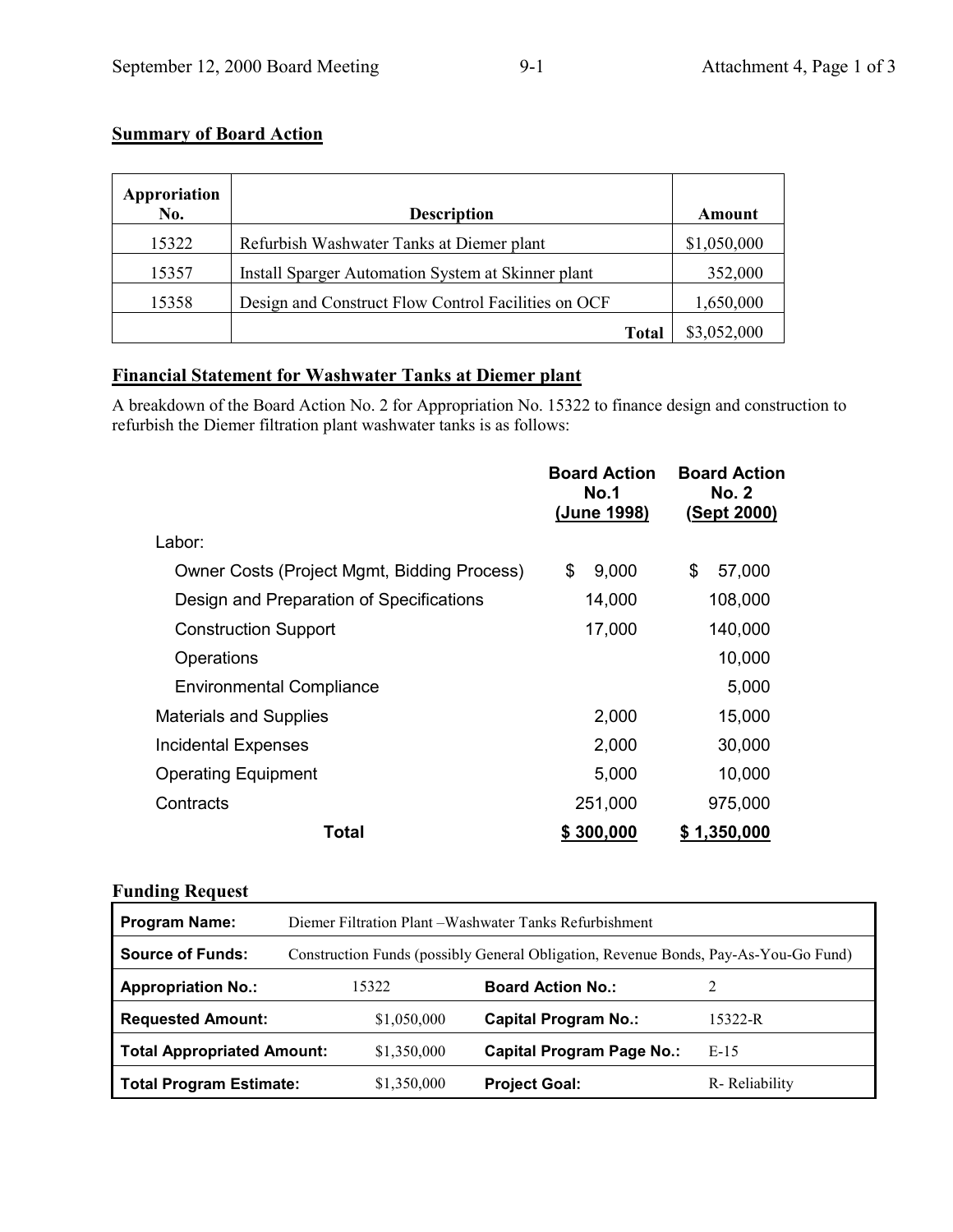## **Financial Statement for Sparger Automation System at Skinner Plant**

A breakdown of the Board Action No. 1 for Appropriation No. 15357 to finance design and construction to automate the Skinner filtration plant Modules  $\frac{1}{4}$ , 5 and 6 sparger system is:

|                                                     |    | <b>Board Action</b><br><b>No.1</b><br>(Sept. 2000) |  |
|-----------------------------------------------------|----|----------------------------------------------------|--|
| Labor:                                              |    |                                                    |  |
| <b>Study Phase</b>                                  | \$ | 5,300                                              |  |
| Owner Costs (Administrative and Project Management) |    | 22,100                                             |  |
| <b>Engineering Design</b>                           |    | 67,800                                             |  |
| <b>Engineering Support During Construction</b>      |    | 33,200                                             |  |
| <b>District Forces Construction</b>                 |    | 109,100                                            |  |
| <b>Control Systems</b>                              |    | 10,200                                             |  |
| <b>Water Quality</b>                                |    | 3,700                                              |  |
| <b>Materials and Supplies</b>                       |    | 98,200                                             |  |
| Incidental Expenses                                 |    | 700                                                |  |
| <b>Operating Equipment</b>                          |    | 1,700                                              |  |
| Total                                               |    | \$352,000                                          |  |

## **Funding Request**

| <b>Program Name:</b>              | Skinner Filtration Plant – Sparger Automation System for Modules 4, 5 and 6 |           |                                  |               |  |
|-----------------------------------|-----------------------------------------------------------------------------|-----------|----------------------------------|---------------|--|
| <b>Source of Funds:</b>           | Pay-As-You-Go Fund                                                          |           |                                  |               |  |
| <b>Appropriation No.:</b>         |                                                                             | 15357     | <b>Board Action No.:</b>         |               |  |
| <b>Requested Amount:</b>          |                                                                             | \$352,000 | <b>Capital Program No.:</b>      | $00113 - R$   |  |
| <b>Total Appropriated Amount:</b> |                                                                             | \$352,000 | <b>Capital Program Page No.:</b> | E-35          |  |
| Total Program Estimate:           |                                                                             | \$352,000 | <b>Project Goal:</b>             | R-Reliability |  |